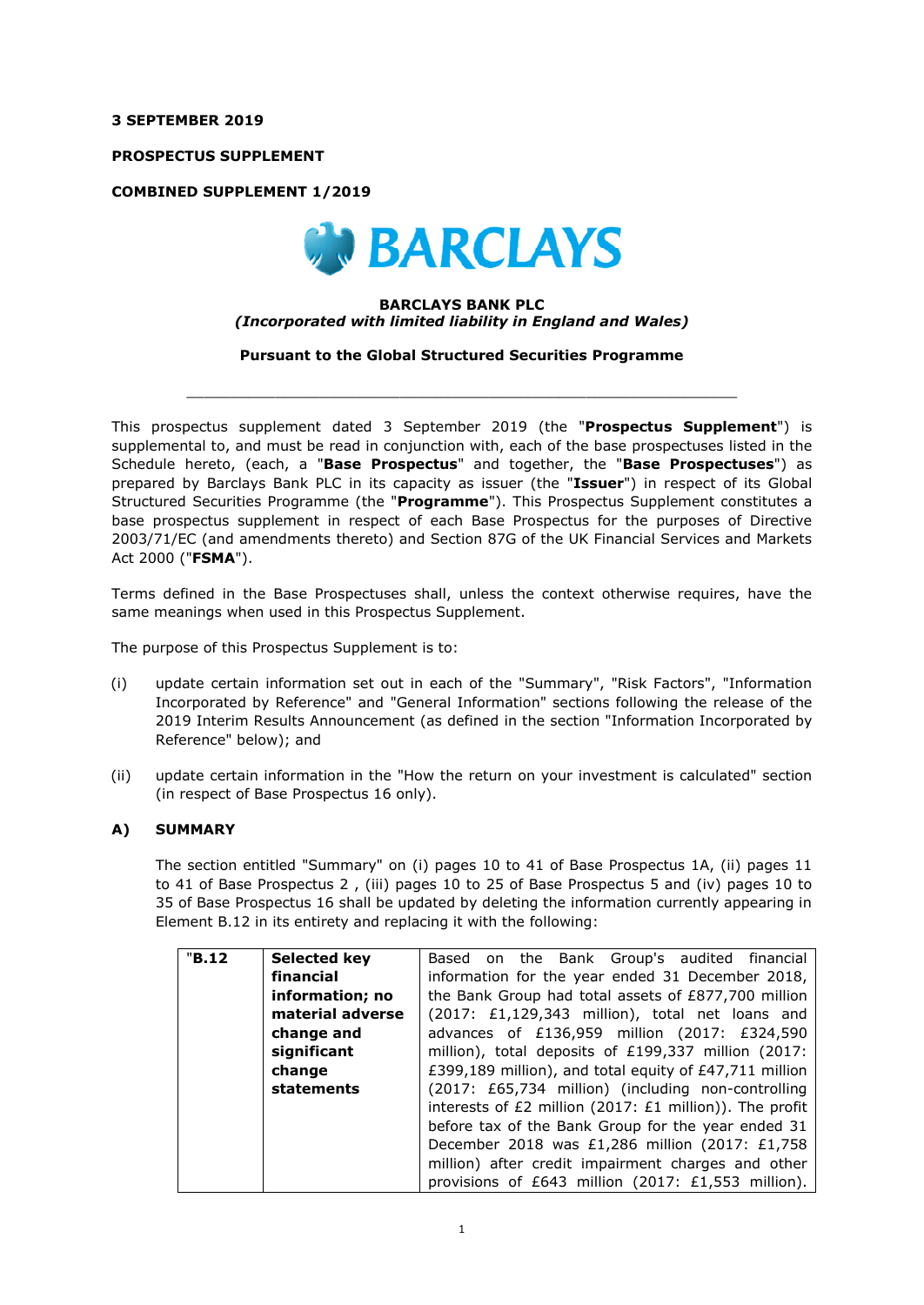| The financial information in this paragraph is<br>extracted from the audited consolidated financial<br>statements of the Issuer for the year ended 31<br>December 2018.                                                                                                                                                                                                                                                                                                                                                                                                                                                                                                                                                                                                                                |
|--------------------------------------------------------------------------------------------------------------------------------------------------------------------------------------------------------------------------------------------------------------------------------------------------------------------------------------------------------------------------------------------------------------------------------------------------------------------------------------------------------------------------------------------------------------------------------------------------------------------------------------------------------------------------------------------------------------------------------------------------------------------------------------------------------|
| Based on the Bank Group's unaudited financial<br>information for the six months ended 30 June 2019,<br>the Bank Group had total assets of £969,266 million,<br>total net loans and advances of £144,664 million,<br>total deposits of £215,125 million, and total equity of<br>£52,610 million (including non-controlling interests of<br>£0 million). The profit before tax of the Bank Group<br>for the six months ended 30 June 2019 was $£1,725$<br>million (30 June 2018: £725 million) after credit<br>impairment charges and other provisions of £510<br>million (30 June 2018: £156 million). The financial<br>information in this paragraph is extracted from the<br>unaudited condensed consolidated interim financial<br>statements of the Issuer for the six months ended 30<br>June 2019. |
| Not applicable: There has been no significant change<br>in the financial or trading position of the Bank Group<br>since 30 June 2019.                                                                                                                                                                                                                                                                                                                                                                                                                                                                                                                                                                                                                                                                  |
| There has been no material adverse change in the<br>prospects of the Issuer since 31 December 2018."                                                                                                                                                                                                                                                                                                                                                                                                                                                                                                                                                                                                                                                                                                   |

## **B) RISK FACTORS**

The section entitled "Risk Factors" on (i) pages 42 to 74 of Base Prospectus 1A, (ii) pages 42 to 80 of Base Prospectus 2, (iii) pages 26 to 58 of Base Prospectus 5 and (iv) pages 36 to 68 of Base Prospectus 16 shall be updated by deleting the information appearing in Risk Factor 3 *(Regulatory action in the event a bank or investment firm in the Group (such as the Issuer) is failing or likely to fail could materially adversely affect the value of the Securities)* on (i) pages 44 to 46 of Base Prospectus 1A, (ii) pages 44 to 46 of Base Prospectus 2, (iii) pages 28 to 30 of Base Prospectus 5 and (iv) pages 38 to 40 of Base Prospectus 16 in its entirety and replacing it with the following:

## "**Regulatory action in the event a bank or investment firm in the Bank Group is failing or likely to fail could materially adversely affect the value of the Securities**

## *The Issuer and the Bank Group are subject to substantial resolution powers*

Under the Banking Act 2009, as amended (the "**Banking Act**") (which implemented in the UK the majority of the requirements of Directive 2014/59/EU of the European Parliament and of the Council establishing a framework for the recovery and resolution of credit institutions and investment firms of 15 May 2014, as amended (the "**BRRD**")), substantial powers are granted to the Bank of England (or, in certain circumstances, HM Treasury), in consultation with the PRA, the FCA and HM Treasury, as appropriate as part of a special resolution regime (the "**SRR**"). These powers enable the relevant UK resolution authority to implement various resolution measures and stabilisation options (including, but not limited to, the bail-in tool, described below) with respect to a UK bank or investment firm (currently including the Issuer) and certain of its affiliates (each a "**relevant entity**") in circumstances in which the relevant UK resolution authority is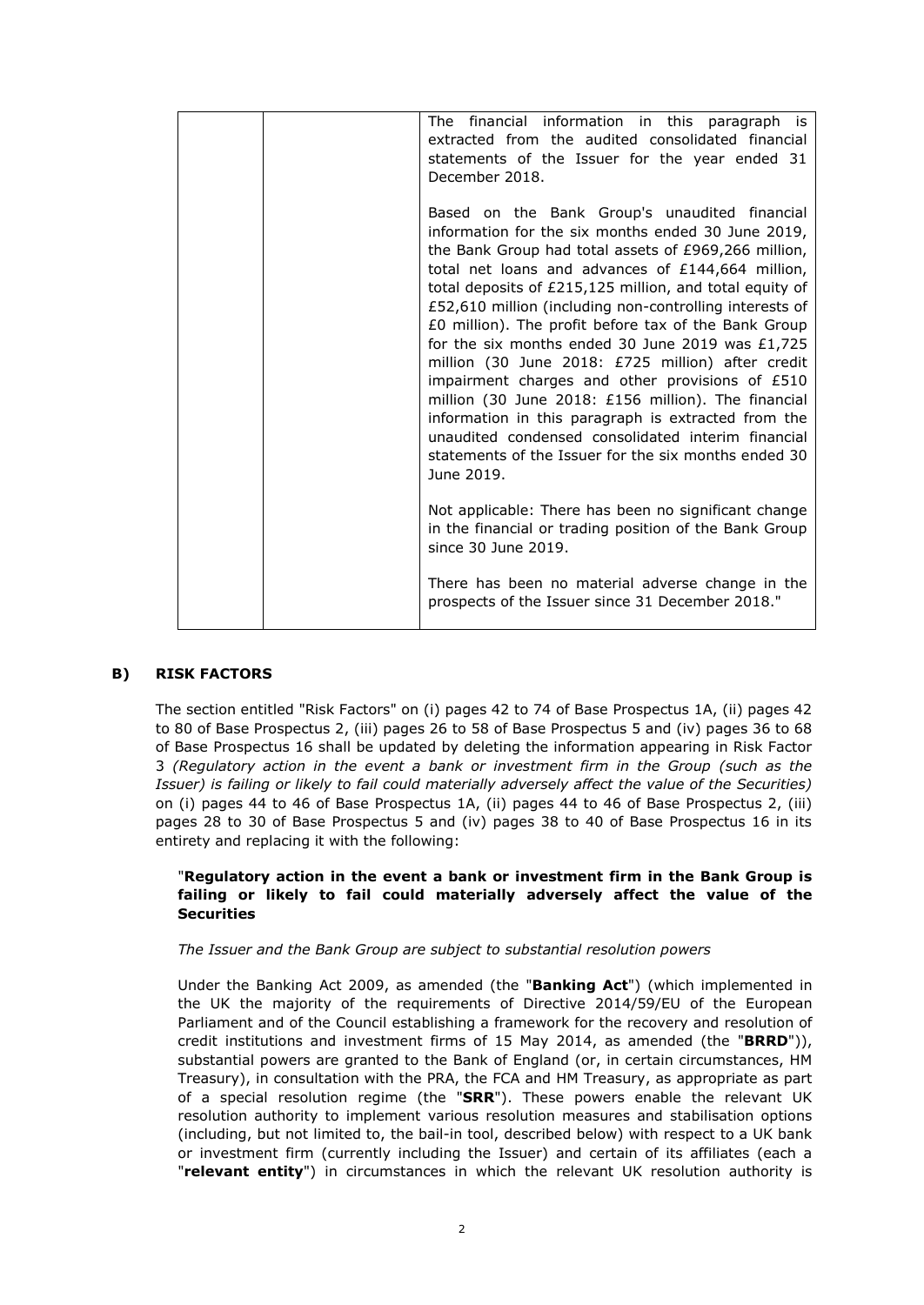satisfied that the resolution conditions are met. Such conditions include that a relevant entity is failing or is likely to fail to satisfy the FSMA threshold conditions for authorisation to carry on certain regulated activities (within the meaning of section 55B of the FSMA) or, in the case of a UK banking group company that is an EEA or third country institution or investment firm, that the relevant EEA or third country relevant authority is satisfied that the resolution conditions are met in respect of such entity.

The SRR consists of five stabilisation options:

- (a) private sector transfer of all or part of the business or shares of the relevant entity;
- (b) transfer of all or part of the business of the relevant entity to a "bridge institution" established by the Bank of England;
- (c) transfer to an asset management vehicle wholly or partly owned by HM Treasury or the Bank of England;
- (d) the bail-in tool (as described below); and
- (e) temporary public ownership (nationalisation).

The Banking Act also provides for additional insolvency and administration procedures for relevant entities and for certain ancillary powers, such as the power to modify contractual arrangements in certain circumstances (which could include a variation of the terms of the Securities), powers to impose temporary suspension of payments, powers to suspend enforcement or termination rights that might be invoked as a result of the exercise of the resolution powers and powers for the relevant UK resolution authority to disapply or modify laws in the UK (with possible retrospective effect) to enable the powers under the Banking Act to be used effectively.

You should assume that, in a resolution situation, financial public support will only be available to a relevant entity as a last resort after the relevant UK resolution authorities have assessed and used, to the maximum extent practicable, the resolution tools, including the bail-in tool (as described below).

The exercise of any resolution power or any suggestion of any such exercise could materially adversely affect the value of any Securities and could lead to you losing some or all of the value of your investment in the Securities.

## *Resolution powers triggered prior to insolvency may not be anticipated and you may have only limited rights to challenge them*

The resolution powers conferred by the SRR are intended to be used prior to the point at which any insolvency proceedings with respect to the relevant entity could have been initiated. The purpose of the resolution powers is to address the situation where all or part of a business of a relevant entity has encountered, or is likely to encounter, financial difficulties, giving rise to wider public interest concerns.

Although the Banking Act provides specific conditions to the exercise of any resolution powers and, furthermore, the European Banking Authority's guidelines published in May 2015 set out the objective elements for the resolution authorities to apply in determining whether an institution is failing or likely to fail, it is uncertain how the relevant UK resolution authority would assess such conditions in any particular pre-insolvency scenario affecting the Issuer and/or other members of the Bank Group and in deciding whether to exercise a resolution power.

The relevant UK resolution authority is also not required to provide any advance notice to you of its decision to exercise any resolution power. Therefore, you may not be able to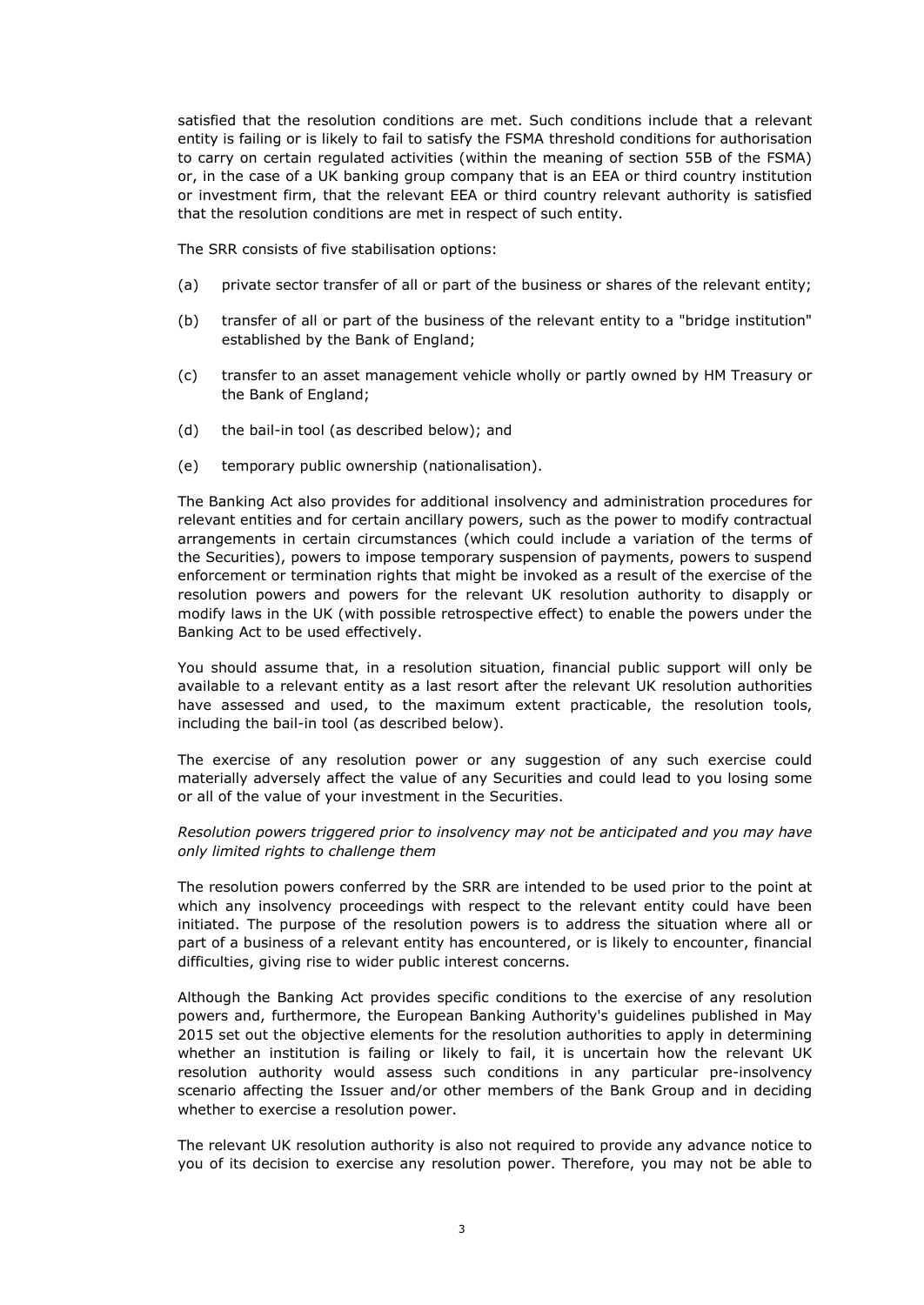anticipate a potential exercise of any such powers nor the potential effect of any exercise of such powers on the Issuer, the Bank Group and the Securities.

Furthermore, holders of the Securities may have only very limited rights to challenge and/or seek a suspension of any decision of the relevant UK resolution authority to exercise its resolution powers (including the bail-in tool) or to have that decision reviewed by a judicial or administrative process or otherwise.

*The relevant UK resolution authority may exercise the bail-in tool in respect of the Issuer and the Securities, which may result in you losing some or all of your investment* 

Where the relevant statutory conditions for use of the bail-in tool have been met, the relevant UK resolution authority would be expected to exercise these powers without your consent. Subject to certain exemptions set out in the Banking Act (including secured liabilities, bank deposits guaranteed under an EU member state's deposit guarantee scheme, liabilities arising by virtue of the holding of client money, liabilities to other nongroup banks or investment firms that have an original maturity of fewer than seven days and certain other exceptions), it is intended that all liabilities of institutions and/or their EEA parent holding companies should be within scope of the bail-in tool.

The Banking Act specifies the order in which the bail-in tool should be applied, reflecting the hierarchy of capital instruments under the Capital Requirements Directive ("**CRD IV**") and otherwise respecting the hierarchy of claims in an ordinary insolvency. On 19 December 2018, Her Majesty's Treasury published the Banks and Building Societies (Priorities on Insolvency) Order 2018 (the "**2018 Order**"), which implements Directive (EU) 2017/2399 of the European Parliament and of the Council of 12 December 2017 (the "**Amendment Directive**") amending the BRRD as regards the ranking of unsecured debt instruments in the insolvency hierarchy. The Amendment Directive introduced a new layer in insolvency for ordinary, long-term, unsecured debt- instruments issued by credit institutions and financial institutions within their consolidation perimeter that are established within the EU. The 2018 Order splits a financial institution's non-preferential debts into classes and provides that ordinary non-preferential debts will rank ahead of secondary non-preferential debts and tertiary non-preferential debts (all as defined in the 2018 Order).

The bail-in tool also contains an express safeguard (known as "no creditor worse off") with the aim that shareholders and creditors do not receive a less favourable treatment than they would have received in ordinary insolvency proceedings. However, even in circumstances where a claim for compensation is established under the "no creditor worse off" safeguard in accordance with a valuation performed after the resolution action has been taken, it is unlikely that such compensation would be equivalent to the full losses incurred by you in the resolution and there can be no assurance that you would recover such compensation promptly.

The bail-in tool may be exercised in respect of the Securities irrespective of whether the Securities count towards the Bank Group's Minimum Requirement for Own Funds and Eligible Liabilities ("**MREL**"), which is being implemented in the EU and the UK, will apply to EU and UK financial institutions and cover capital and debt instruments that are capable of being written-down or converted to equity in order to prevent a financial institution from failing in a crisis.

The exercise of the bail-in tool in respect of the Issuer and the Securities may result in the cancellation of all, or a portion, of the principal amount of, interest on, or any other amounts payable on, the Securities and/or the conversion of the Securities into shares or other Securities or other obligations of the Issuer or another person, or any other modification or variation to the terms of the Securities. Any such exercise or any suggestion of any such exercise could materially adversely affect your rights, the price or value of your investment in the Securities and/or the ability of the Issuer to satisfy its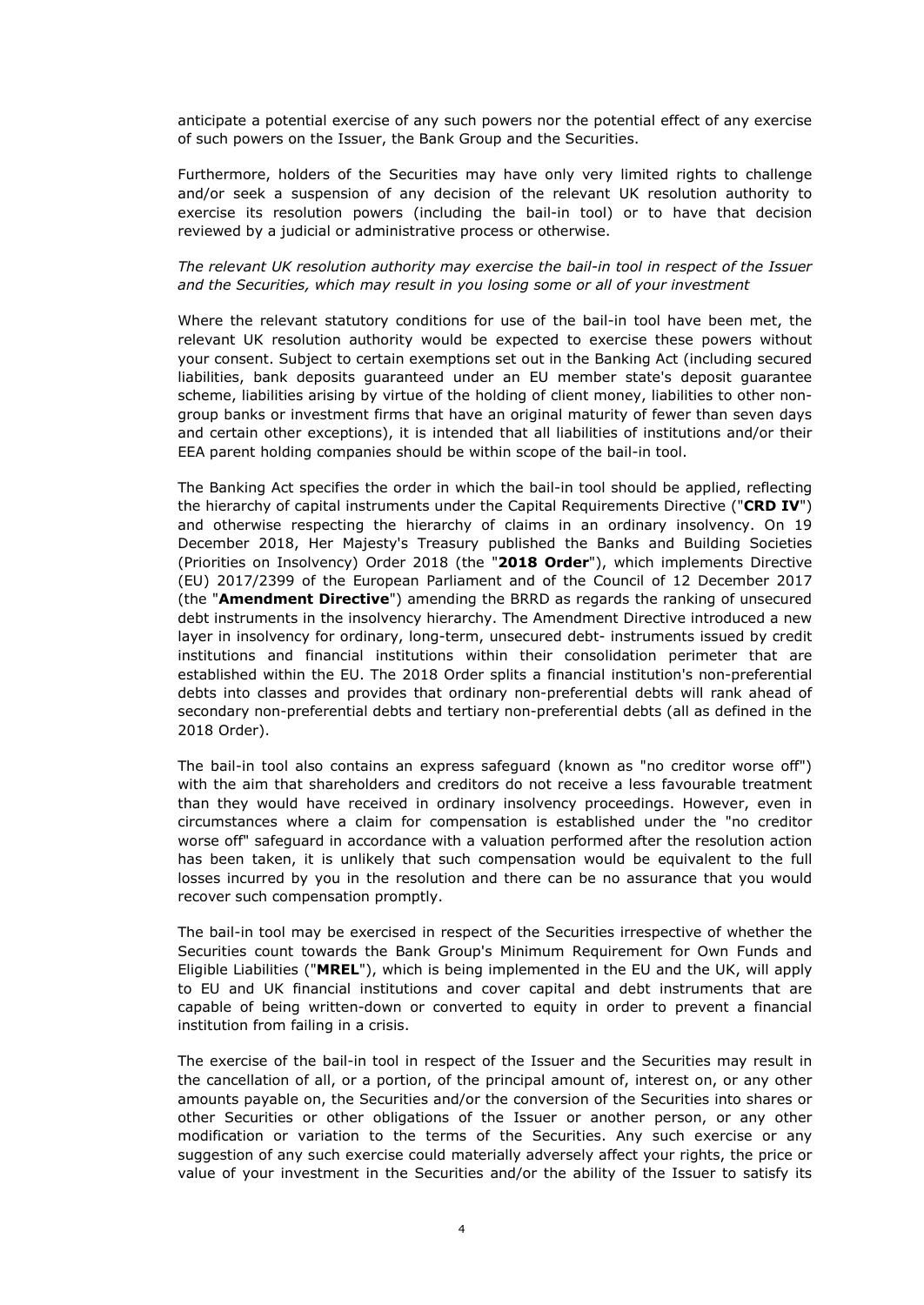obligations under the Securities and could lead to you losing some or all of the value of your investment in such Securities.

*As insured deposits are excluded from the scope of the bail-in tool and other preferred deposits (and insured deposits) rank ahead of any Securities issued by the Issuer, such Securities would be more likely to be bailed-in than certain other unsubordinated liabilities of the Issuer (such as other preferred deposits)* 

As part of the reforms required by the BRRD, amendments have been made to relevant legislation in the UK (including the UK Insolvency Act 1986) to establish in the insolvency hierarchy a statutory preference (i) firstly, for deposits that are insured under the UK Financial Services Compensation Scheme ("**insured deposits**") to rank with existing preferred claims as 'ordinary' preferred claims and (ii) secondly, for all other deposits of individuals and micro, small and medium sized enterprises held in EEA or non-EEA branches of an EEA bank ("**other preferred deposits**"), to rank as 'secondary' preferred claims only after the 'ordinary' preferred claims. In addition, the UK implementation of the EU Deposit Guarantee Scheme Directive increased, from July 2015, the nature and quantum of insured deposits to cover a wide range of deposits, including corporate deposits (unless the depositor is a public sector body or financial institution) and some temporary high value deposits. The effect of these changes is to increase the size of the class of preferred creditors. All such preferred deposits will rank in the insolvency hierarchy ahead of all other unsecured senior creditors of the Issuer, including you as a holder of the Securities. Furthermore, insured deposits are excluded from the scope of the bail-in tool. As a result, if the bail-in tool were exercised by the relevant UK resolution authority, the Securities would be more likely to be bailed-in than certain other unsubordinated liabilities of the Issuer such as other preferred deposits."

## **C) INFORMATION INCORPORATED BY REFERENCE**

The section entitled "Information Incorporated by Reference" on (i) pages 76 to 77 of Base Prospectus 1A, (ii) pages 81 to 82 of Base Prospectus 2, (iii) pages 59 to 60 of Base Prospectus 5 and (iv) page 69 of Base Prospectus 16 shall be updated by:

- (i) adding the unaudited interim results announcement of the Issuer as filed with the United States Securities and Exchange Commission on Form 6-K on 1 August 2019 in respect of the six months ended 30 June 2019 (the "**2019 Interim Results Announcement**") to the list of source documents in paragraph 1 (*Source documents*);
- (ii) adding the following page references in respect of the 2019 Interim Results Announcement to the cross-reference list in paragraph 2 (*Information incorporated by reference*):

## *From the 2019 Interim Results Announcement*

Whole document (including the exhibits thereto)

(iii) restating the page references in respect of the Registration Document in the crossreference list in paragraph 2 (*Information incorporated by reference*) as follows:

## *From the Registration Document*

Risk Factors (excluding the information under the heading "Reputation Risk – Regulatory action in the event that a bank or investment firm in the Group is failing or likely to fail could materially adversely affect the value of the Securities)" Pages 1 to 16 The Issuer, the Bank Group and the Group (excluding the information under the headings "Legal Proceedings" and Page 19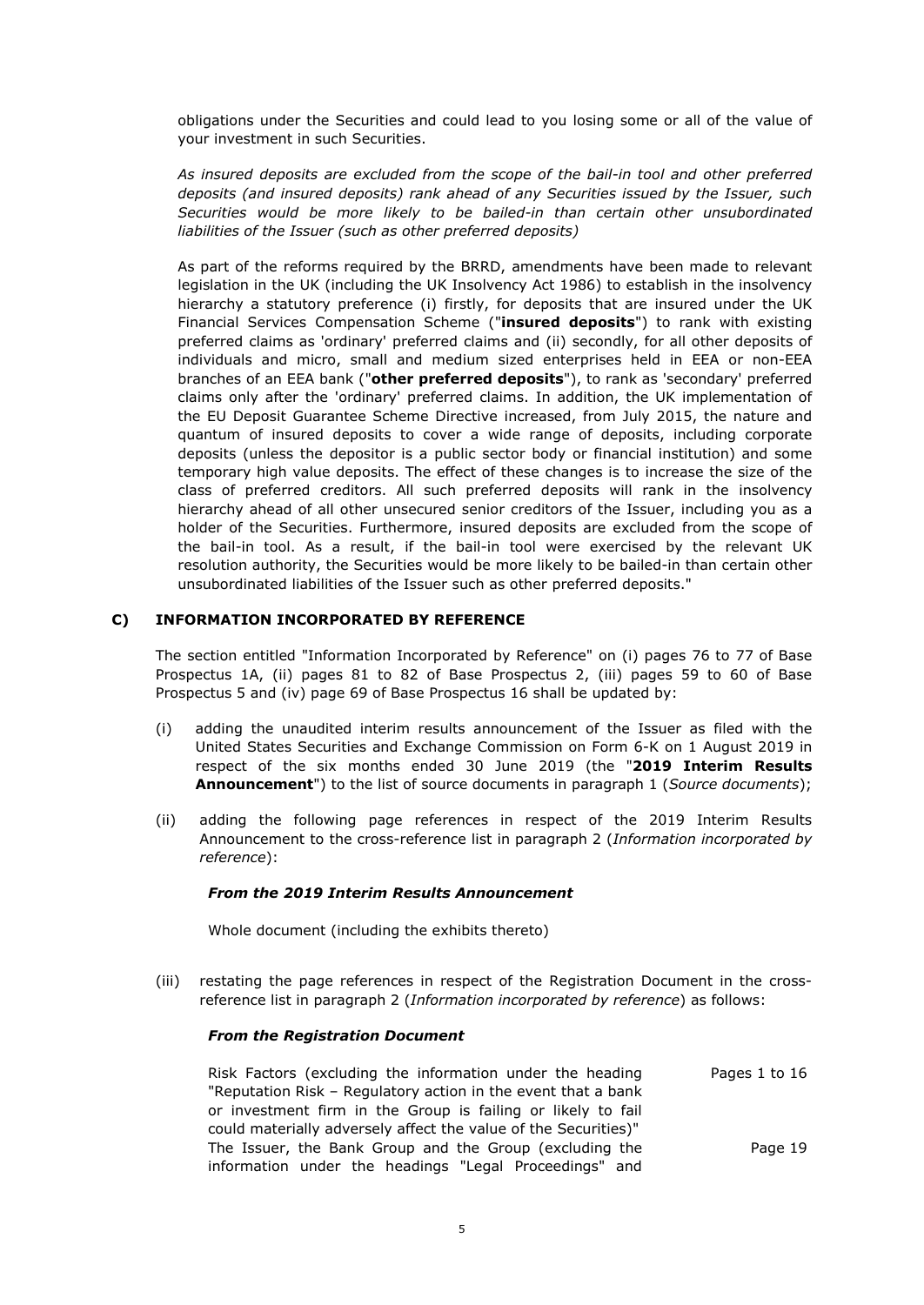"Directors")

Only information listed in the cross-reference lists above is incorporated by reference into the Base Prospectuses.

For the purposes of the prospectus rules made under Section 73A of the FSMA and each of the above listed Base Prospectuses, the information incorporated by reference, either expressly or implicitly, into the 2019 Interim Results Announcement does not form part of any of the above listed Base Prospectuses. Information in the 2019 Interim Results Announcement which is not incorporated by reference into each of the Base Prospectuses is either not relevant for investors or is covered elsewhere in each Base Prospectus.

## **D) HOW THE RETURN ON YOUR INVESTMENT IS CALCULATED**

In respect of Base Prospectus 16 only, the section entitled "How the return on your investment is calculated" on pages 70 to 104 shall be updated by deleting the final paragraph beginning with the words "WORKED EXAMPLE 3" on page 71 in its entirety and replacing it with the following:

**"WORKED EXAMPLE 3: Assuming, for the purpose of this worked example only, that:** 

- **the value of the preference share on the initial valuation date is 100%**
- **the value of the preference share on the final valuation date is 80%**
- **the amount the holder of the Security will receive for each Security will be GBP 800 which is calculated by dividing the value of the preference shares on the final valuation date (being GBP 80) by the value of the preference shares on the initial valuation date (being GBP 100) and multiplying by the nominal amount of the Security (being GBP 1,000) or, expressed mathematically:**

GBP 1,000 x  $\frac{\text{GBP 80}}{\text{GBP 100}}$  = GBP 800"

## **E) GENERAL INFORMATION**

The section entitled "General Information" on (i) pages 295 to 297 of Base Prospectus 1A, (ii) pages 322 to 326 of Base Prospectus 2, (iii) pages 119 to 123 of Base Prospectus 5 and (iv) pages 254 to 258 of Base Prospectus 16 shall be updated by:

(i) deleting the information set out under the heading "Significant change statement" on (i) page 295 of Base Prospectus 1A, (ii) page 322 of Base Prospectus 2, (iii) page 119 of Base Prospectus 5 and (iv) page 254 of Base Prospectus 16 in its entirety and replacing it with the following:

"There has been no significant change in the financial or trading position of the Issuer or the Bank Group since 30 June 2019."

(ii) deleting the information set out under the heading "Recent Developments" on (i) page 295 of Base Prospectus 1A, (ii) page 322 of Base Prospectus 2, (iii) page 119 of Base Prospectus 5 and (iv) page 254 of Base Prospectus 16 in its entirety and replacing it with the following:

## "**Recent Developments**

*Interim Financial Information*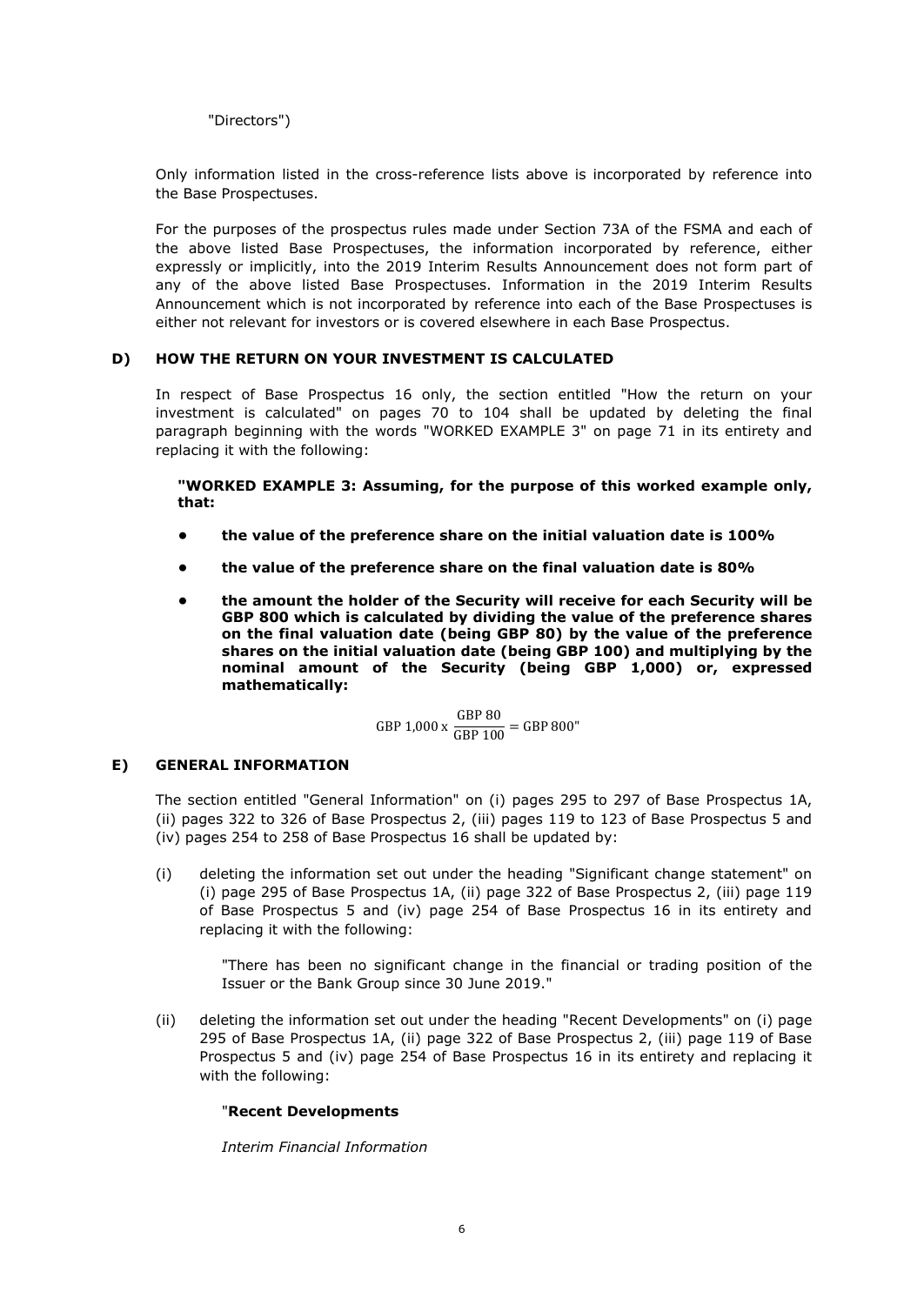Based on the Bank Group's unaudited financial information for the six months ended 30 June 2019, the Bank Group had total assets of £969,266 million, total net loans and advances of £144,664 million, total deposits of £215,125 million, and total equity of £52,610 million (including non-controlling interests of £0 million). The profit before tax of the Bank Group for the six months ended 30 June 2019 was £1,725 million (30 June 2018: £725 million) after credit impairment charges and other provisions of £510 million (30 June 2018: £156 million). The financial information in this paragraph is extracted from the unaudited condensed consolidated interim financial statements of the Issuer for the six months ended 30 June 2019.

#### *Legal Proceedings*

For a description of the governmental, legal or arbitration proceedings that the Issuer and the Bank Group face, see Note 9 (*Provisions*) and Note 15 (*Legal, competition and regulatory matters*) to the condensed consolidated interim financial statements of the Issuer on page 34 and pages 37 to 44, respectively, of the 2019 Interim Results Announcement.

#### *Directors*

The Directors of the Issuer, each of whose business address is 1 Churchill Place, London E14 5HP, United Kingdom, their functions in relation to the Issuer and their principal outside activities (if any) of significance to the Issuer are as follows:

| <b>Name</b>         | Function(s) within the Principal<br><b>Issuer</b>              | outside<br>activities                                                                                                                                                                                      |
|---------------------|----------------------------------------------------------------|------------------------------------------------------------------------------------------------------------------------------------------------------------------------------------------------------------|
| Nigel Higgins       | Non-Executive<br>Director<br>and Interim Chairman <sup>1</sup> | Barclays PLC (Chairman<br>Non-Executive<br>and<br>Director); Sadler's Wells<br>(Chairman); Tetra Laval<br>Group<br>(Non-Executive<br>Director)                                                             |
| James Staley        | <b>Chief Executive Officer</b>                                 | Barclays PLC<br>(Chief<br>Officer);<br>Executive<br>Institute of International<br>Finance, Inc. (Board<br>Member); Bank<br>Policy<br>Institute (Board Member)                                              |
| <b>Steven Ewart</b> | <b>Chief Financial Officer</b>                                 |                                                                                                                                                                                                            |
| Peter Bernard       | Non-Executive Director                                         | US -<br>LLC<br>Barclays<br>(Chairman<br>Non-<br>and<br>Executive<br>Director);<br>Bowdoin<br>College<br>Windrose<br>(Trustee);<br>Advisors<br>(Advisor);<br>Massachusetts<br>Audubon<br>Society (Director) |
| Helen Keelan        | Non-Executive Director                                         | Barclays Bank Ireland PLC<br>(Chairman<br>and<br>Non-<br>Executive<br>Director);<br><b>Barclays Capital Securities</b><br>(Non-Executive<br>Ltd<br>Director); PM Group Ltd                                 |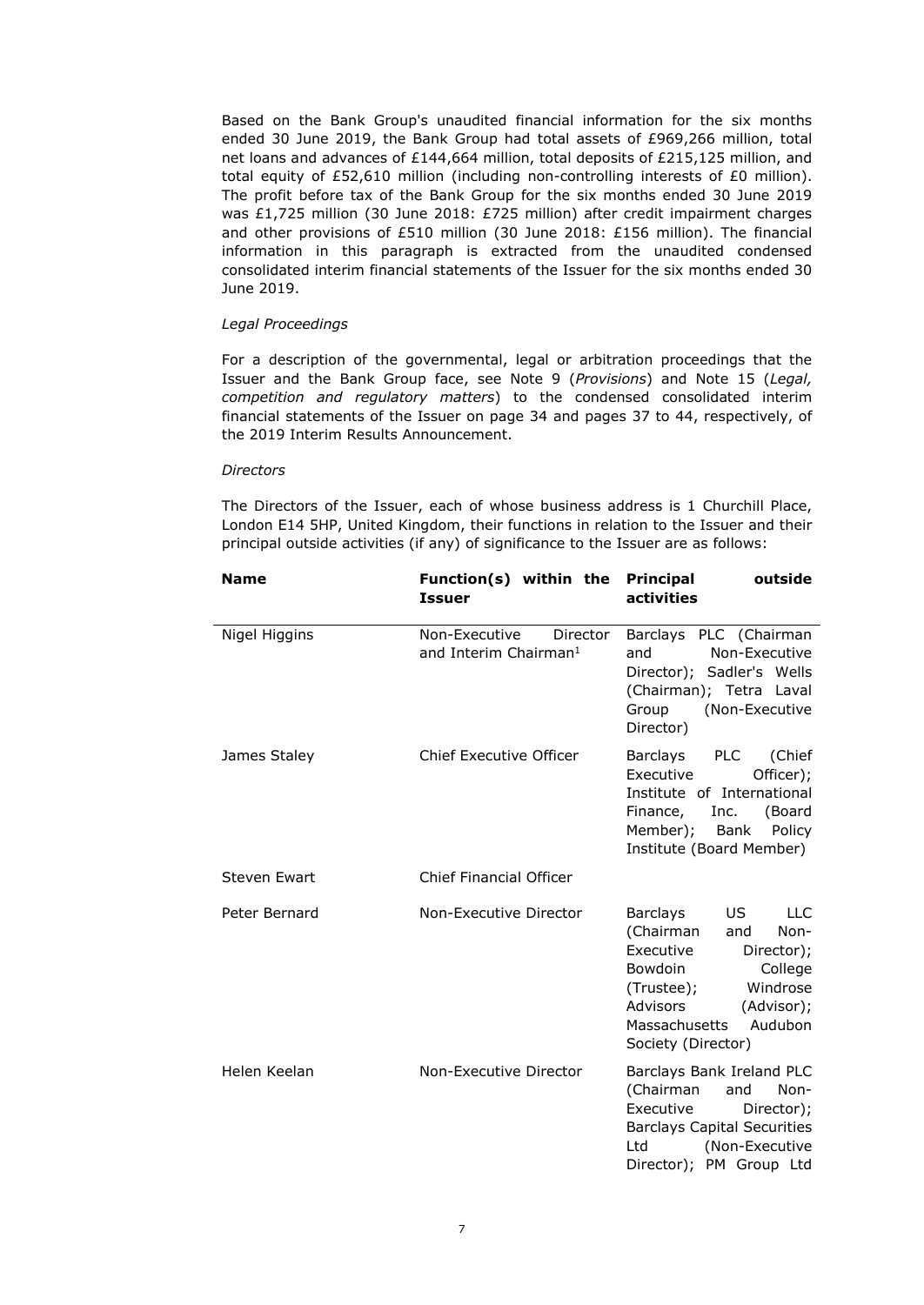(Director) Maria Ritcher **Non-Executive Director** Bessemer Trust (Director); Rexel Group (Director); Anglo Gold Ashanti (Director) Jeremy Scott Non-Executive Director The Great Britain Sasakawa Foundation (Trustee) Alex Thursby Non-Executive Director Rank Group PLC (Director); Janheg Investments PTE Ltd (Director); Janheg Carribean Ltd (Director); Eden Rivers Trust (Trustee); Motive Labs Operations (Advisory Board Member); Giggleswick School (Board of Governors' Member) Hélène Vletter-van Dort Non-Executive Director Intertrust N.V (Chair of supervisory Board); NN Group N.V (Director); School of Financial Law and Governance Rotterdam (Professor); Koninklijke Brill N.V Protective Foundation (Chair)

 $1$  Nigel Higgins joined the Issuer's Board as a Non-Executive Director with effect from 1 March 2019 and was appointed as the Interim Chairman of the Issuer from 1 March 2019, subject to relevant approvals.

No potential conflicts of interest exist between any duties to the Issuer of the Directors listed above and their private interests or other duties."

(iii) deleting the information set out under the heading "Legal proceedings" on (i) page 295 of Base Prospectus 1A, (ii) page 322 of Base Prospectus 2, (iii) page 119 of Base Prospectus 5 and (iv) page 254 of Base Prospectus 16:

"Save as disclosed under Note 9 (*Provisions*) and Note 15 (*Legal, competition and regulatory matters*) to the condensed consolidated interim financial statements of the Issuer on page 34 and pages 37 to 44, respectively, of the 2019 Interim Results Announcement, there are no governmental, legal or arbitration proceedings (including any such proceedings which are pending or threatened of which the Issuer is aware), which may have or have had during the 12 months preceding the date of this Base Prospectus, a significant effect on the financial position or profitability of the Issuer and/or the Bank Group."

To the extent that there is any inconsistency between (a) any statement in this Prospectus Supplement (in relation to any Base Prospectus) and (b) any other statement in, or incorporated by reference in any Base Prospectus, the statements in (a) above shall prevail.

The 2019 Interim Results Announcement may be inspected during normal business hours at the registered office of the Issuer or at https://home.barclays/content/dam/home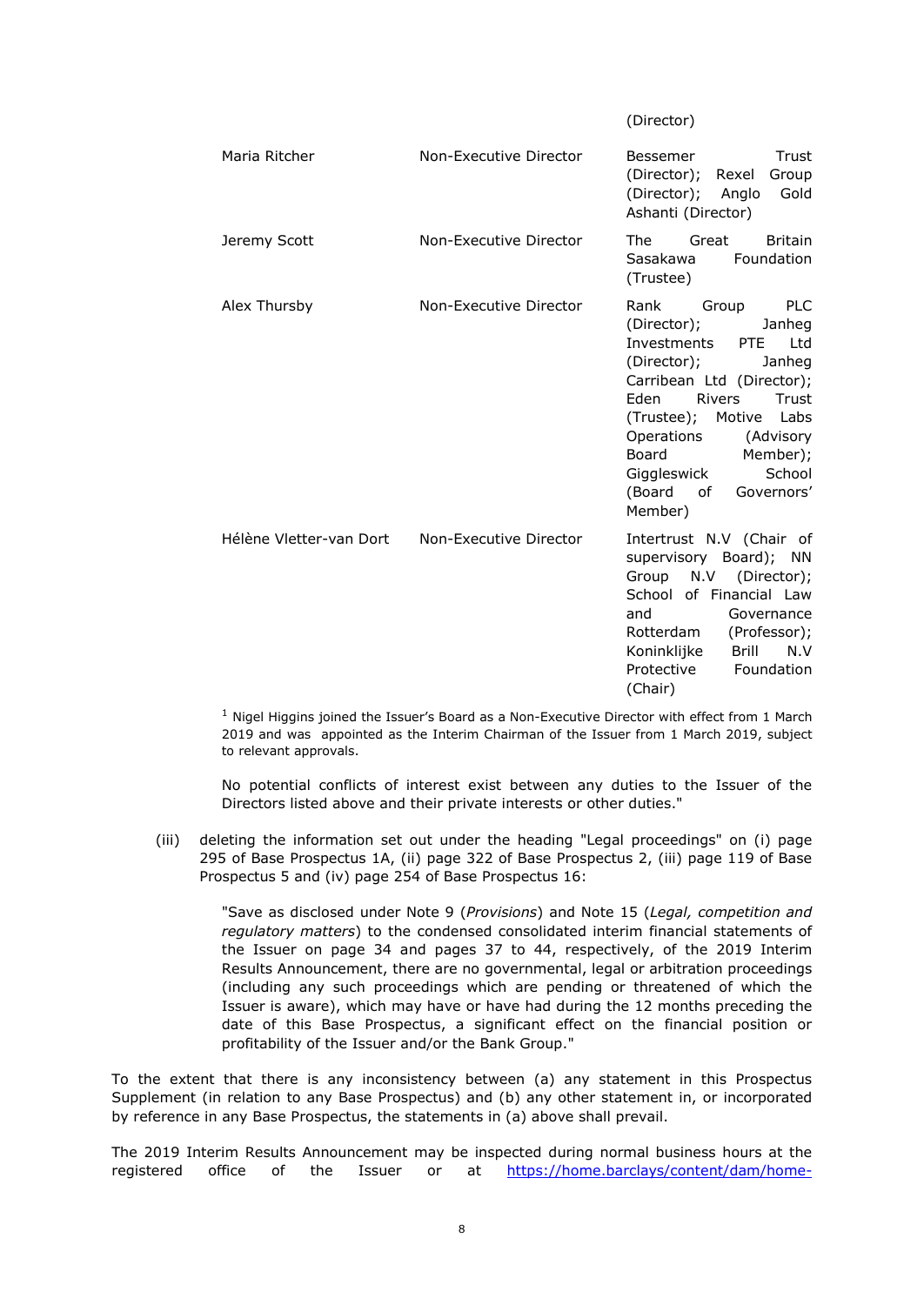barclays/documents/investor-relations/ResultAnnouncements/2019HYResults/BB-PLC-H1-2019- Form-6-K.pdf.

Investors should be aware of their rights under Section 87Q(4) to (6) of the Financial Services and Markets Act 2000. Investors who have agreed to purchase or subscribe for Securities before this Prospectus Supplement was published have the right, exercisable within two working days after the date on which this Prospectus Supplement is published, to withdraw their acceptances. This right is exercisable up to, and including 5 September 2019. Investors should contact the distributor from which they agreed to purchase or subscribe the Securities in order to exercise their withdrawal rights.

References to each Base Prospectus shall hereafter mean each Base Prospectus as supplemented by this Prospectus Supplement. The Issuer has taken all reasonable care to ensure that the information contained in each Base Prospectus, as supplemented by this Prospectus Supplement is, to the best of its knowledge, in accordance with the facts and contains no omission likely to affect its import and accepts responsibility accordingly. Save as disclosed in this Prospectus Supplement, no significant new factor, material mistake or inaccuracy relating to the information included in each Base Prospectus is capable of affecting the assessment of securities issued pursuant to each Base Prospectus has arisen or been noted, as the case may be, since the publication of each Base Prospectus (as supplemented at the date hereof) by the Issuer.

This Prospectus Supplement has been approved by the United Kingdom Financial Conduct Authority, which is the United Kingdom competent authority for the purposes of the Prospectus Directive and the relevant implementing measures in the United Kingdom, as a prospectus supplement issued in compliance with the Prospectus Directive and the relevant implementing measures in the United Kingdom for the purpose of giving information with regard to the issue of securities under the Programme.



The date of this Prospectus Supplement is 3 September 2019